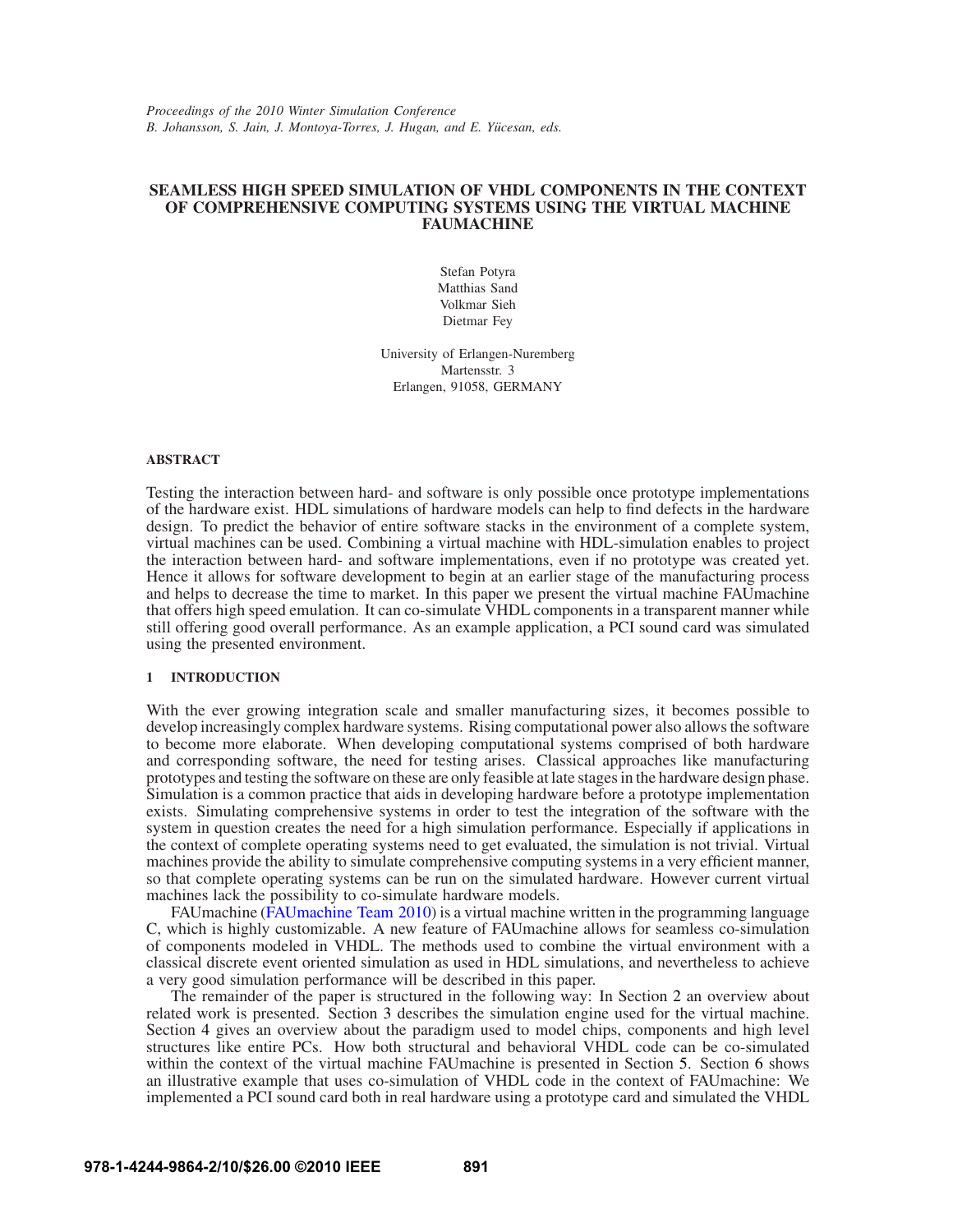code used for the prototype card within FAUmachine. Section 7 summarizes the presented work and gives an outlook on future work.

# **2 RELATED WORK**

In the context of simulating computer systems, a lot of models exist already. Examples include the simulation of network interaction (Szymanski, Liu, and Gupta 2003), (Bauer et al. 2003), (Kamal 2004) or memory hierarchies (Over, Strazdins, and Clarke 2005), (Iyer 2003), (de Farias et al. 2001). Common to these models is that they are typically reduced to certain aspects of interest. Consequently, they contain a very high level of abstraction compared to real hardware.

Using hardware description languages (HDL), discrete event simulation can be used to simulate components and computer systems. Both commercial tools like ModelSim (Mentor Graphics Corp. 2007) and open source implementations exist ranging from tools to perform analysis (Wilsey, Martin, and Subramani 1998) up to complete simulation environments based on using time warp implementations (Radhakrishnan et al. 1998). To simulate complex environments, this approach is impractical though: Modeling complete systems using HDLs results in a huge conceptual effort. Moreover simulating complex systems in a cycle accurate manner using HDL simulators results in a very poor performance, rendering system tests extremely inexpedient.

In the context of virtual environments, many virtual machines exist next to FAUmachine. QEMU (Bellard 2005) and Bochs (Source Forge 2001) are based on the technique of emulation. VMware (VMware Inc. 2001) and KVM (Kivity et al. 2007) make use of hardware assisted virtualisation. User-Mode-Linux (User Mode Linux Core Team 2004) and Xen (Barham et al. 2003) utilize paravirtualisation. These tools provide to some degree the ability to simulate complete computer systems in a very efficient manner.

With the goal of hardware/software co-design in the context of complex systems in mind, the common virtual machines show the following disadvantages: Virtual environments that make use of para-virtualisation can only be used with operating system support, which often requires to use modified kernels that are suitable for para-virtualisation. Commercial operating systems without access to the source code lacking such support cannot be used within these virtual machines. Likewise it is debatable whether results that have been created by tests using para-virtualisation support are transferable to real hardware. Using hardware assisted virtualisation implies that the workload will access the real hardware of the host system as often as possible. While this yields an improvement in performance, it makes repeatable runs impossible: The main source of non-determinism stems from interrupts generated by the hosting hardware, which are by definition not repeatable.

When considering hardware-software co-design, automated tests are an important tool to avoid regressions in the design. The ability to run automated experiments is only present with QEMU in a very simplistic form.

Finally the main goal of many virtual machines is to run popular operating systems at the best possible performance. Hence the design of these virtual machines mimics real hardware only to provide the necessary interfaces that operating systems make use of. Details of real hardware are often neglected as long as the workload can still run properly. This abstraction improves the simulation speed, but makes it hard to impossible to use these virtual machines for hardware/software co-design.

One noteworthy piece of related work deals with coupling various simulation frameworks including a virtual environment (Hatnik and Altmann 2004). The hybrid framework is interconnected using TCP/IP sockets. The presented method applies loose coupling, which allows to combine components that have a moderate to large lookahead time and simulate these within complete systems. However close coupling, like e.g. connecting a PCI card modeled within VHDL is infeasible using said approach.

# **3 SIMULATION ENGINE OF FAUMACHINE**

FAUmachine (FAUmachine Team 2010) is an open source virtual machine for standard PC hardware and components of the shelf. A variety of different operating systems can be run on FAUmachine without being modified, including Windows, Linux, Dos, Free-, Net- and OpenBSD. FAUmachine can simulate standard Intel CPUs and IDE controllers, NE2000- and Intel eepro100 network interface adapters but also peripherals such as networking hubs, serial terminals, or modems. FAUmachine provides the ability to inject faults into the simulated components. Interaction with the workload can be automated to perform a large number of experiment runs. A virtual user can be simulated who performs the interaction. The automation includes the possibility to inject faults as well. This way, early fault injection experiments can be run, for example, with focus on the interaction of fault-prone hardware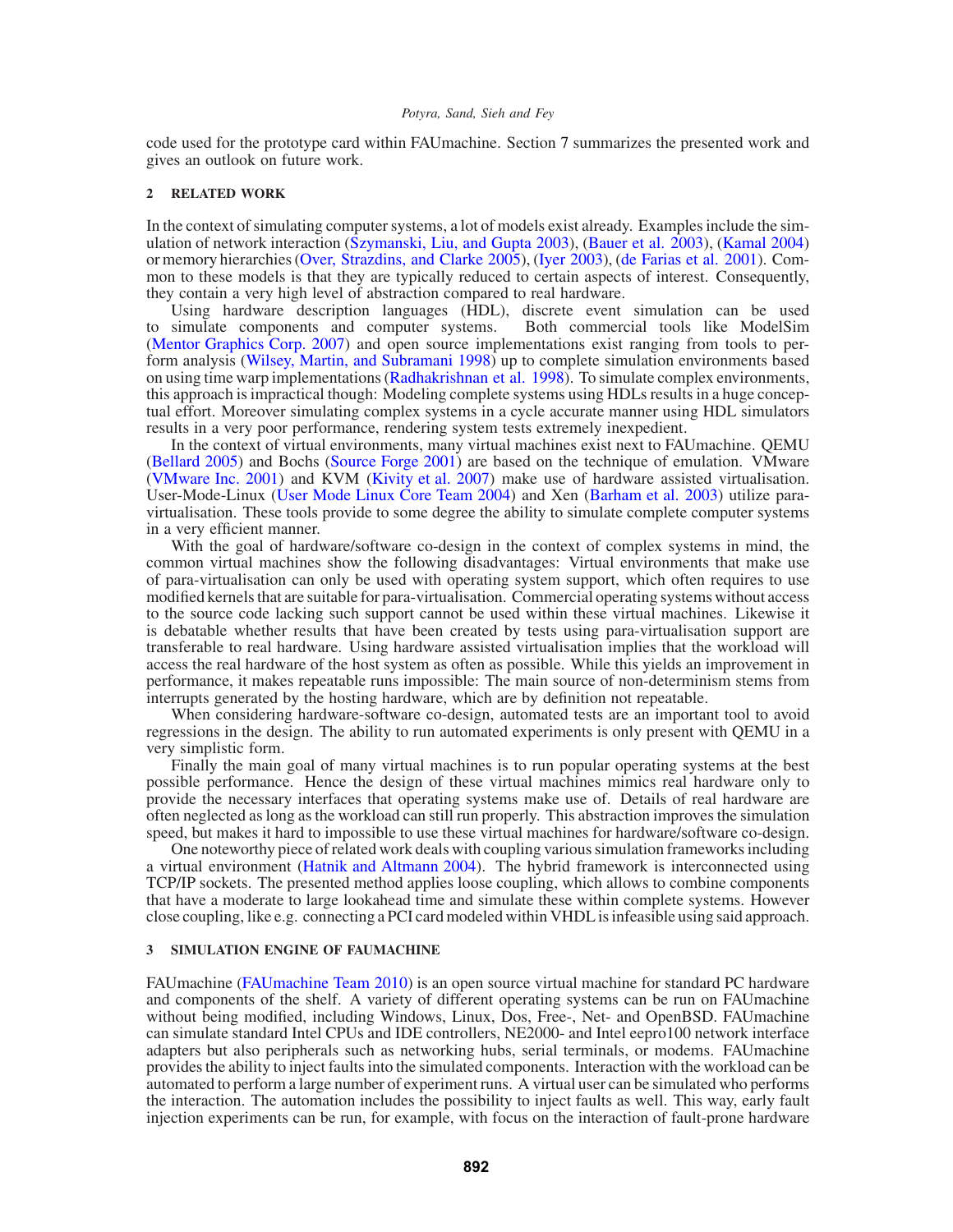components with fault-tolerating software modules. In order to achieve a high performance simulation, FAUmachine uses the techniques of a just-in-time compiler (Höxer, Waitz, and Sieh 2004). Using this approach, the overall performance of FAUmachine is about 5-20% as good as the performance of the corresponding host system. Two simulation modes are implemented within FAUmachine: Interactive mode provides a virtual environment useful for interactive testing. Deterministic mode allows experiment runs to be conducted in repeatable fashion (Sand, Potyra, and Sieh 2009). FAUmachine is implemented in the programming language C. This section describes the simulation paradigm used within FAUmachine.

#### **3.1 Components, Signals and Buses**

A standard PC consists of different components, like a CPU, memory modules, or a graphic adapter. Signals, buses and bridges connect these components. For example the CPU connects to the northbridge using the host bus. The northbridge is connected to the memory modules with the memory bus. It is also connected to the graphics card with the PCI bus, or in newer systems with the PCI-express bus.

FAUmachine tries to mimic real hardware in its modeling paradigm. Within FAUmachine, hardware components are modeled as individual simulators. No component has knowledge about the internals of any other component. Likewise no component knows about the structure of the entire simulated system. To nevertheless have components interact with each other, signals are used to interconnect them.

FAUmachine provides a number of basic signals of different types. For example the boolean signal type can be used to model simple low/high states. The interrupt request line connecting the programmable interrupt controller and the CPU is one example that uses the boolean signal type. Wired-or or wired-and signals can be implemented using the  $std\_loqic$  signal type. Components can connect to a signal, in case they want to be notified if a signal value changes. To achieve this, they provide a callback function. Each change of the value of a signal results in calls to the callback functions of every connected component.

Buses consist of many signal lines. The PCI-Bus consists of 32 address/data lines and a number of control lines. Let's consider that the northbridge would like to forward an IO-write request to the graphics adapter. This would mean that two updates to the 32 address/data lines have to be issued to transfer the IO-port and the corresponding data, plus a number of additional signal changes in the control lanes. As each change in the signal value will result in a function call, the overall simulation performance would be very poor. Hence FAUmachine doesn't model buses as a group of signal lines. Instead we use a form of abstraction: Buses always use a specific bus protocol. A bus cycle denotes an entire transaction using that bus protocol. For example the PCI-Bus can transfer IO-Read, IO-Write, Memory-Read, Memory-Write, Config-Read and Config-Write transactions as part of the PCI-protocol. In FAUmachine we are using an abstraction for these bus cycles as follows: We use the protocol of the bus to create a new signal type, for example a PCI bus type. Instead of individual signals – and callbacks for individual signals – there exists only one callback for each bus transactions. The transferred address, data, as well as necessary control information (e.g. did a device respond to an address) are part of the function signature of the callback. Hence the aforementioned IO-Write transaction will result in only one function call for every connected component instead of more than 64 function calls. This allows for a great improvement in simulation speed.

Updates of signal values result in immediate callbacks in connected components. As a consequence, no simulation time passes between the signal value change and the notification of the connected components. However to simulate PC-Hardware correctly, delays are inevitably necessary. For example the programmable interval timer (*PIT*) needs to generate an interrupt only after a certain interval has elapsed. FAUmachine's scheduler, which is described in more detail in Section 3.3, provides a function to achieve this: With time call after a callback function can be registered, that will be called after a given interval in simulation time. This way, FAUmachine mimics a discrete event simulation: The interrupt signal of the programmable interval timer can be updated from a function that is delayed using time call after.

FAUmachine also offers logical processes as a measure to implement state machines in a straightforward manner. A component can define a process by registering the process function to the scheduler. A process can be suspended and resumed by function calls to the scheduler. Logical processes are implemented using the concept of co-routines inside the scheduler.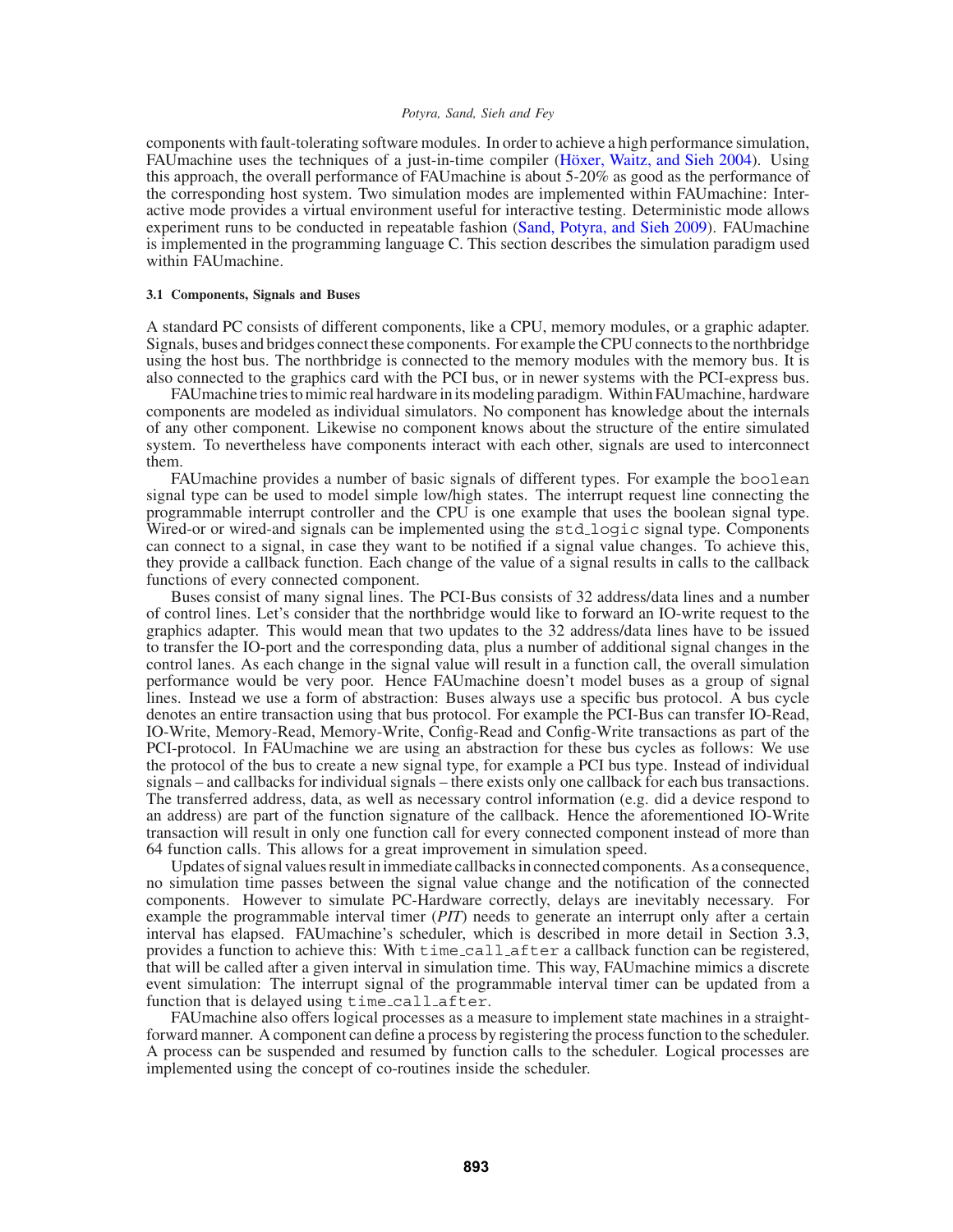# **3.2 CPU-Emulator**

The main component of FAUmachine is the CPU-Emulator. Using discrete event simulation for it would result in a very poor performance. Hence the CPU-simulator uses a different simulation paradigm.

The CPU-simulator must execute the instructions of the workload. We'll call the workload "guest system" in the remainder of the paper. FAUmachine uses the technique of a Just-In-Time-Compiler to achieve high-speed emulation (Höxer, Waitz, and Sieh 2004). For each instruction of the guest system, a number of instructions are generated that can be executed in the host environment. The generated instructions simulate the behavior of the instruction of the guest system. This is done for a number of subsequent instructions of the guest system. The result is stored in a buffer. That way, buffer contents can be reused in case that the same instructions are executed in the guest system again, for example if the guest system's code contains a loop. Simulating a stream of instructions from the guest system now means to call the corresponding generated code.

In the case that a component is accessed, for example if the guest system contains an IO-instruction, the corresponding call to the bus access function is inserted into the generated code. After this call, a return instruction is added, so that the remainder of the CPU-simulator can then simulate results or can give back control to the scheduler in the case of need.

Executing a stream of instructions means that simulation time doesn't advance for the entire stream. If the stream contains a loop, this could mean that possibly the simulated CPU wouldn't see any change in simulation time for a very long period in wallclock time. To alleviate this, a check is inserted before each branch instruction occuring in the guest system. That check ends the loop in case an instruction limit has been reached.

The CPU-simulator is implemented as a logical process. Each logical process contains an instruction count register. The scheduler can set an initial limit of executed instructions with it. It is the duty of the logical process in question to decrement the instruction count register in a feasible way. The CPU-simulator uses this approach: If a stream of instructions was executed, the instruction count register is decremented by the number of simulated instructions. If the register turns negative, the CPU-simulator gives back control to the scheduler. That way all components can see a steady increase in simulation time.

### **3.3 Scheduler**

The function of the scheduler is to schedule logical processes, to deliver timed events in the correct order and to advance simulation time. It can be configured to operate in two different modes: In "Interactive mode" FAUmachine provides a virtual environment. The simulation time is synchronized with wallclock time at discrete intervals. "Deterministic mode" provides the possibility to perform repeatable runs. Time synchronization with wallclock time is disabled in deterministic mode. For runs to be repeatable, other preconditions have to apply as well: There mustn't be interaction between the simulated system and the real world. This means for example that FAUmachine may not contact the real network, and may not accept input interactively from the user. Hence FAUmachine allows to simulate user behavior, as this becomes a necessity to perform experiment runs in the first place.

The algorithm of the scheduler for deterministic mode is straightforward: First, all scheduled callback events are called, if the time of the event is equal to or less than the simulation time. Next, the instruction limit for all logical processes is calculated: It is set to the minimum simulation time of the next event (if any) and a fixed upper bound *timeout*. Finally each logical process that is in the runnable state is executed and the simulation time is updated.

Interactive mode requires an additional synchronization of the simulation time to wallclock time. To achieve this, a time ∆*t* between physical time and wallclock time is calculated. In case the physical time has advanced beyond wallclock time, the simulation is stalled for the calculated interval ∆*t*. If ∆*t*is positive, and hence the simulation is too slow compared to real time, the instruction limit of each logical process is adjusted: The factor *time shi ft* is calculated at each iteration by dividing the time ∆*t* through the interval of physical time that one iteration should consume. This interval is either the upper bound *timeout* or the simulation time of the next event. The instruction limit of each process is then adapted by right-shifting it by the factor *time shi ft*. Figure 1 illustrates the resulting behavior: The physical time for each iteration remains constant (unless an event should be scheduled). Adjusting the instruction limit of each logical process provides that the time consumed to run the process will approximately divide by the factor  $2^{time \textit{shift}}$ . However in practice, simulating an interval of virtual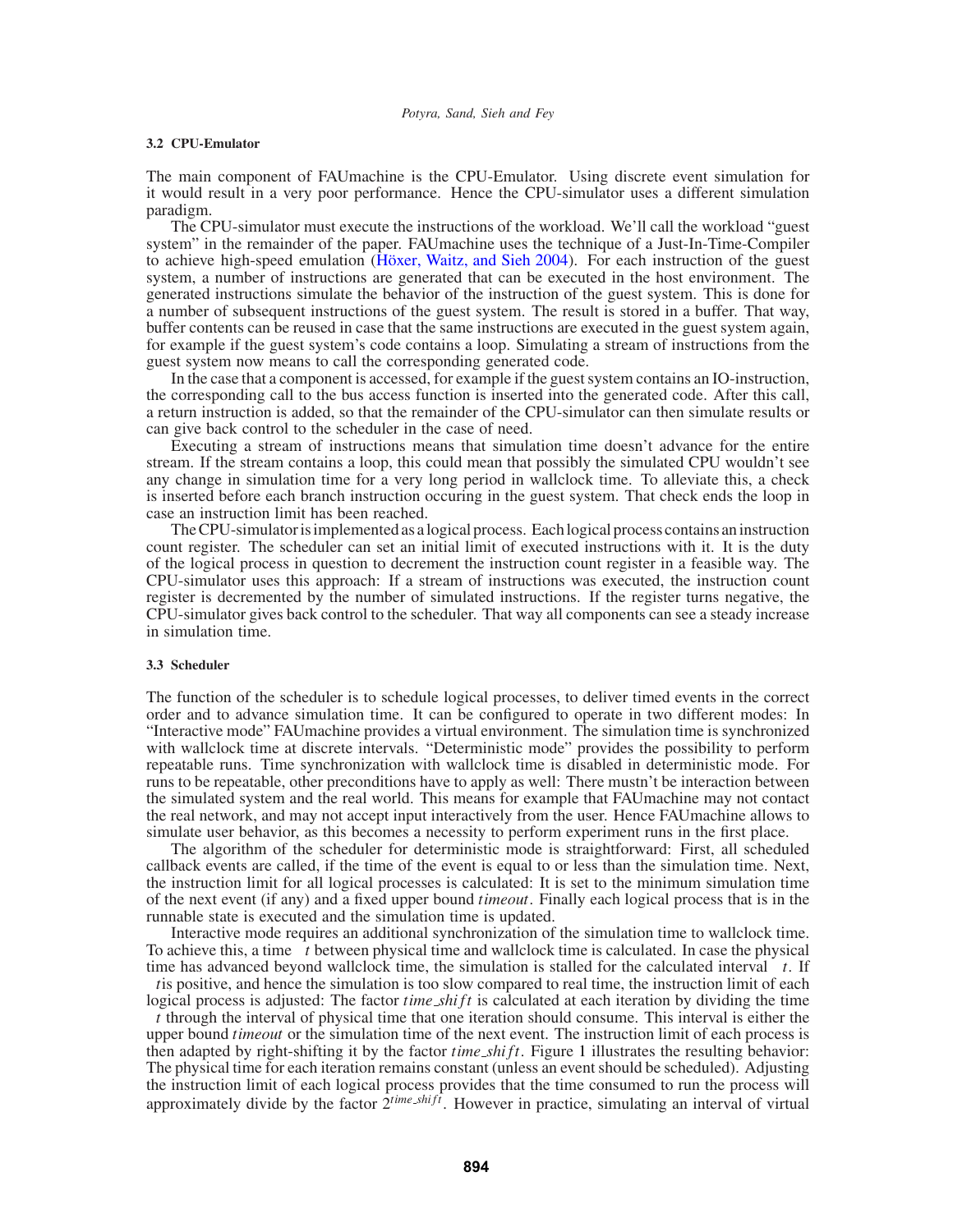time with the CPU emulator may need quite different amounts of real time. For example if the CPU is powered off or in a halt-state, the simulation is trivial and can be finished almost instantly. In contrast, if the CPU is performing calculations, the amount of real time needed to complete the simulation is much bigger. The aforementioned algorithm also synchronizes simulation time with wallclock time in this scenario. Since *time\_shift* is readjusted in regular intervals, physical time seems to progress at the same rate as wallclock time. The only drawback is that logical processes like the CPU-simulator will perceive a variation in speed.



Figure 1: Perceived time progress with FAUmachine's real-time synchronization.

### **4 MODELING WITH FAUMACHINE**

## **4.1 Hierarchical Structure**

FAUmachine ships a number of simulators that model of the shelf hardware components typically found in a PC system. As already mentioned, the implementation of each component is strictly separated from each other. No simulator of a component has knowledge about the internals of any different component. Signals and buses are used to interconnect the different simulators.

Some components consist of sub-components. For example the motherboard is formed by many chips, some sockets and a large number of signals connecting these parts. As some of these chips might be used to build different motherboards, it makes sense to model them separately. Hence FAUmachine uses a hierarchical paradigm to model its simulators.

Generally each of FAUmachine's components consists of many chips, sockets and signals. A south-bridge nowadays contains a great amount of functionality distributed over many chips in former designs. In FAUmachine's chipset the south-bridge (Intel 82371AB) has an IDE controller with two IDE channels, one USB controller, two interrupt controllers, two DMA controllers, a real-time clock, and a programmable interval timer bundled in one chip. In the future even more functionality might get added to the south-bridge chip.

Each of these parts of the chip is independent from the rest of the chip. So in FAUmachine all these parts are modeled separately. This might be done by using sub-components and connecting them with signals. The problem is – speed. This approach would introduce far too many levels of signals.

In FAUmachine, each of these parts is called an "architecture", a construct similar to architectures in VHDL. The implementation is done using the C programming language. A file that implements an architecture is included in a component using the C preprocessor. If an architecture wants to change an output signal, it calls a function in the form  $COMP\_signal$  name set  $(\ldots)$ . The C preprocessor replaces COMP with the name of the component. Inside a component a function for every included architecture must be implemented. Usually these functions either change signal values, or are used to directly forward a value to a different included architecture. Since a component represents one compilation unit together with all architectures that it uses, the compiler can inline these functions to improve performance.

Since modeling components, that contain a large number of sub-components in the C programming language is both time-consuming and prone to errors, the schematic editor of the *gEDA* suite (Hvezda et al. 2009) can be used to graphically combine components. In order to achieve this, every component exports its interface in a textual file. From that a symbol file that can be used with *gEDA*, the C header and a VHDL entity declaration are generated. This assures that a mismatch in interfaces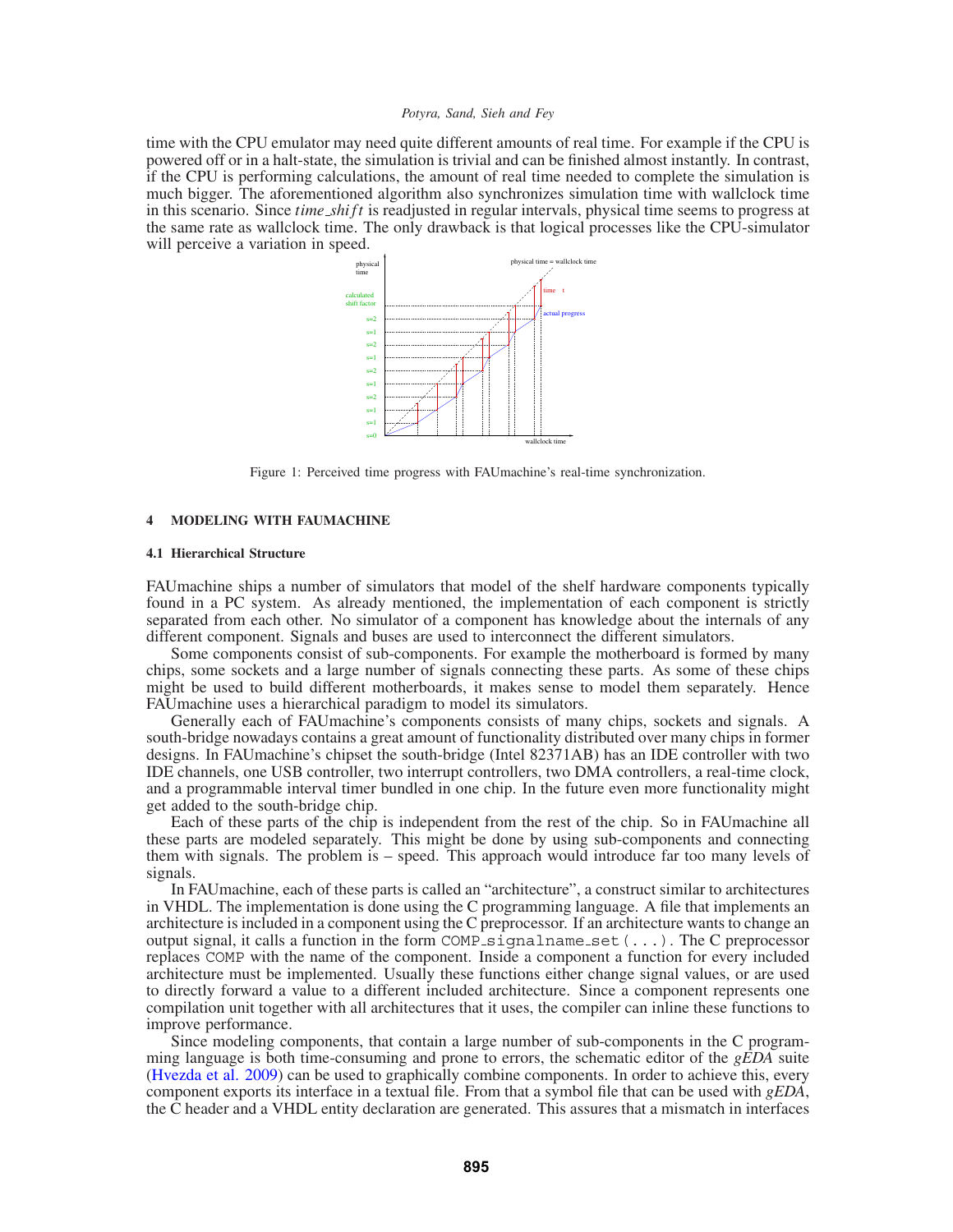

Figure 2: Layout of mainboard *GA 686dlx*.

between the C implementation and the textual interface declaration is detected at compile time. The motherboard is an example that is modeled graphically using a schematic. Figure 2 shows the layout of the mainboard *GA 686dlx* as modeled using the schematic editor. Components modeled using schematic files are converted to VHDL code.

#### **4.2 Structural VHDL Descriptions**

The structure of comprehensive computing systems is modeled using VHDL. FAUmachine ships with a number of predefined systems, but it is also possible to create a different one.

In order to obtain repeatable tests, user behavior must also be described. This can be done in VHDL as well. A few components make this possible: The pattern matcher can be used to observe images and text on the simulated monitor. A VHDL library implements the ability to control the mouse using this pattern matcher. That enables the simulated user to click on buttons or to wait until a text appears on the screen. Based on the observations, the user can react by typing text, by moving the mouse or by operating any other control that is part of the interface of the system.

Another precondition to make test runs repeatable is that the initial state must be identical for different runs. For example, in order to test the functionality of the software raid implementation in Linux (Potyra, Sieh, and Dal Cin 2007), a Linux system must be installed on the virtual hard drive and the software raid must be configured for the simulated system. Storing the initial state as the state of a fully configured system would create the need to store the entire state of the simulated hard drive. This is quite impractical though, since this would imply to save several gigabytes of data. Therefore we chose a different approach: The initial state for experiments uses empty hard drives. The first steps of an experiment are to perform the necessary setup of the workload under test by installing an operating system from install media and to configure it. That makes it even possible that other parties can reproduce experiment runs by only obtaining the files containing the structural setup and the user behavior, granted that the installation medium used is commonly available.

We have found, that experiments can often be performed in a sequential manner. For example installing an operating system usually consists of the repeated steps to wait for a text or screenshot to appear, and then to type a command or to press a button. Using VHDL to describe purely sequential tests brings in some overhead. Hence there exists a simplified language to describe user behavior within FAUmachine. A tool translates this simplified language to VHDL.

### **5 INTEGRATION OF VHDL WITHIN FAUMACHINE**

As described in the previous section, high level components can be modeled in VHDL. Likewise it is possible to use VHDL to specify behavior. FAUmachine's components, signals and buses are implemented in the C programming language. This section will describe how VHDL structures can interact with the C implementation of FAUmachine. VHDL sources get translated by FAUmachine's VHDL compiler into an intermediate code. An interpreter written in C executes the intermediate code. The kernel of the interpreter uses a discrete event simulation approach. Instead of keeping track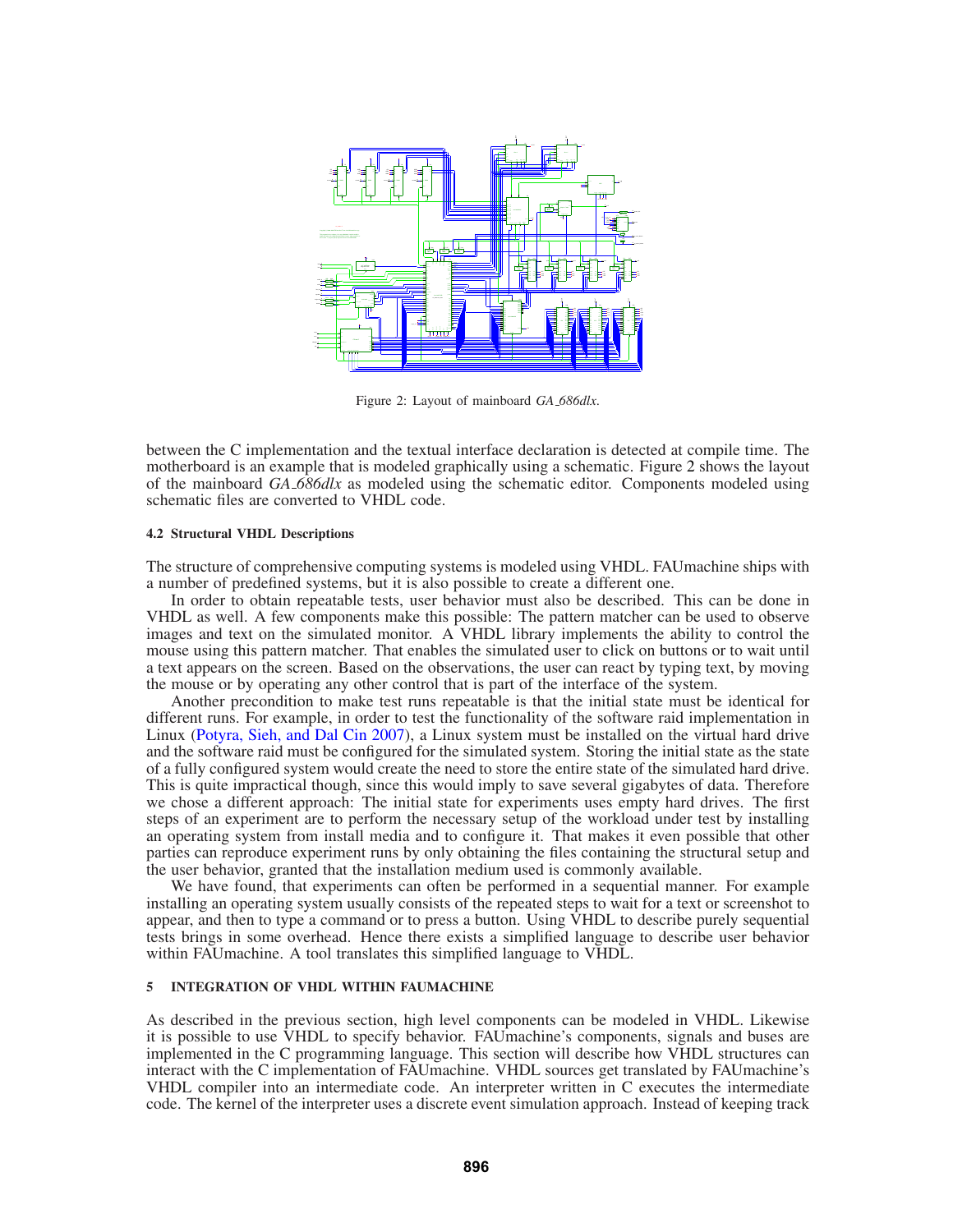of an independent simulation time, it directly uses the simulation time that FAUmachine's scheduler provides.

#### **5.1 Classification of Components**

For each C component, there exists a VHDL description of the interface in the form of an entity declaration. The *foreign* attribute is used to denote that the entity refers to a C component. Additionally the name of the C component is stored in this attribute. With that knowledge, the VHDL compiler can decide, if an instantiated component refers to a component implemented in C, or if it is a VHDL component. The VHDL compiler annotates the intermediate code with that knowledge, so that the interpreter can instantiate a C component in the case of need. Instantiation is done by calling a glue-layer function. The signals of the PORT MAP statement form the arguments of this function. The name of the entity is passed as a string so that the glue function can decide which component to create. Since the interfaces of all component simulators is present in a text file (see Section 4.1) the function that maps entity names to the corresponding C function calls for instantiation is also generated automatically. This ensures that the mapping is consistent with the defined components.

## **5.2 Classification of Signals**

Like components, signals present in VHDL descriptions also need to be categorized. This is done based on their usage. The usage is determined by accesses of the signal, that is reading the value or updating the value of a driver. Passing a signal to a component also denotes usage. If a signal is used solely from within VHDL, it is handled as a "native" signal. A native signal will be handled by the VHDL interpreter alone. Likewise, if a signal is used solely by foreign components, and is not accessed from VHDL context, then it is treated as a signal that is created from the C signal representation within FAUmachine. In that case, the interpreter doesn't allocate a signal on its own, but rather calls the corresponding function that creates a signal within the C context. The interpreter stores only the retrieved pointer to the signal instance in a variable. Component instantiation of a foreign entity can thus pass the pointer to the signal as parameter.

There exists yet a third category for signals: Signals that are accessed both from C components and from within VHDL context. These need to be handled specially. As a precondition, there must be a common type between the C implementation and the VHDL value. Internally the VHDL compiler stores all types either as an integral value, a floating point value or a pointer. Additionally the name of the base type is present as well. This name is passed to a glue function if a C signal should get created.

For mixed signals, a VHDL signal is created, and a C signal as well. Additionally one driver is created. The callback function that gets called if the C signal changes is connected to that driver. A change will therefore update the driving value. If the signal is written to from VHDL, additional care must be taken: For each VHDL driver, a special driver is created that is connected to the C signal, but not to the VHDL signal. This means, that resolution will *only* take place using the foreign signal. If both, the VHDL signal and the C signal performed resolution, and propagated the resolved value, then the signal could lock on a dominant value. Such a situation is shown in Figure 3. Figure 4 illustrates how signals shared between VHDL and C are implemented. However there is still another problem that must be taken care of: The VHDL language reference manual (1076-2002 2002) defines the exact steps of the simulation cycle. It is defined in such a way, that first all signals are updated from the corresponding values of the drivers, and next all processes are run, which could result in the change of driving values due to the change of signal values. This means explicitly that a change in a driving value will not directly lead to a change of another driving value, and that a change in a signal value will not directly lead to a change of another signal value. The propagation of a change of a signal value to the change of a different signal value happens at a discrete step. If the simulation cycle were implemented in a way, so that changes in C drivers result directly in callbacks to C components while also updating signals from the driving values, an update of a signal value could directly result in the update of a driving value, and hence the simulation would be incorrect: If the callback of a C signal is called to denote that the driving value changes, this implicitly denotes that simulation of the functionality inside a C component takes place. Calling this callback can hence cause – depending on the component in question – that the driver storing the driving value of a C signal is updated right away. To alleviate this, the simulation cycle in the VHDL interpreter was modified: First, all driver values are propagated to the corresponding signals. Next all drivers connected to C signals call the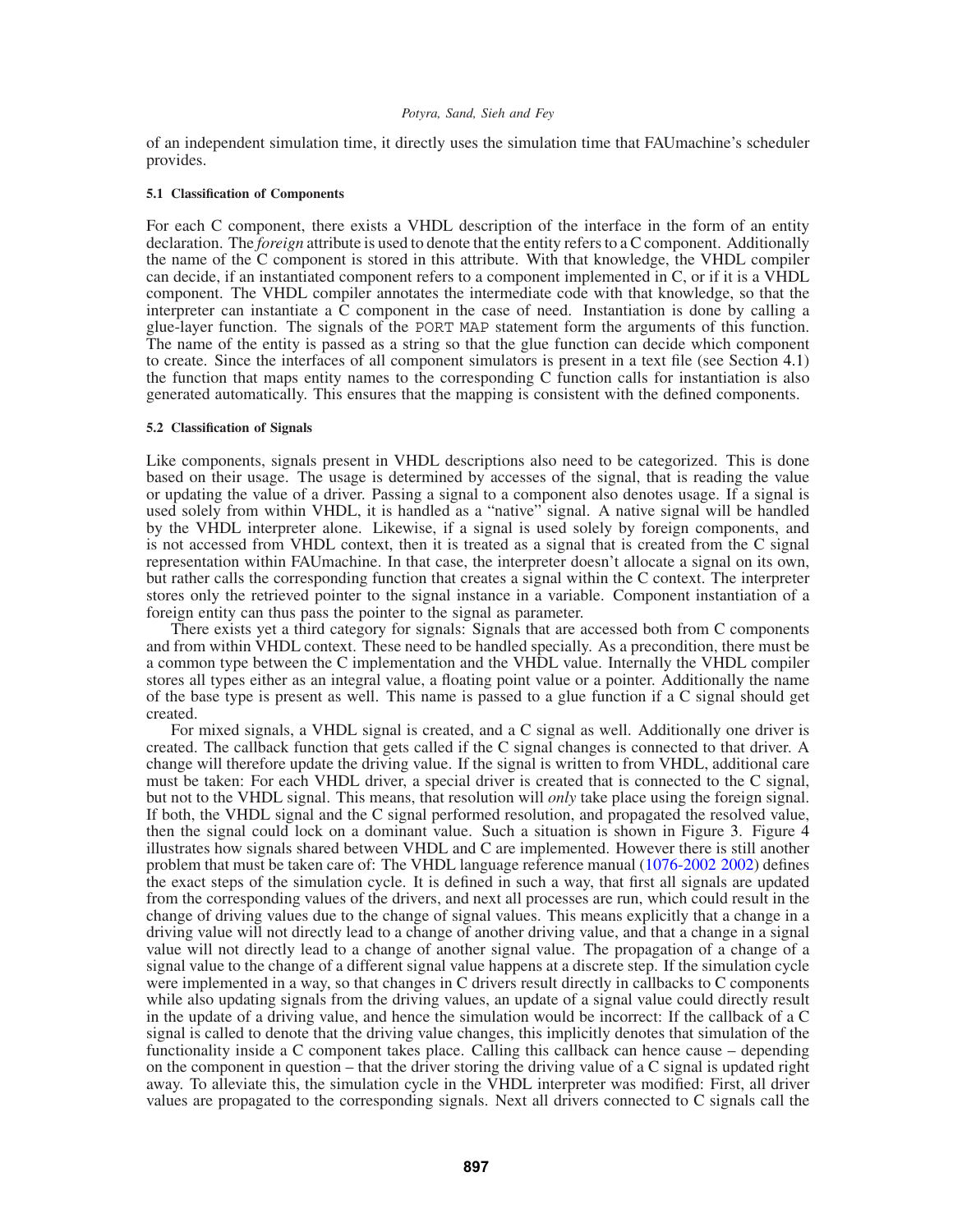corresponding callback functions. Then all VHDL processes are run. Finally, it is checked if another  $\delta$ -cycle should occur.



Figure 3: Possible deadlock when resolving a signal both in VHDL and C. Left side: Initial state resolves to *undefined*. Right Side: A change of the driver of the C component doesn't result in a state change due to the dominant *undefined* value.



Figure 4: Approach to forward changes between signals shared in VHDL and C.

# **5.3 Converting Abstracted Bus Cycles**

As discussed in the previous section, FAUmachine provides seamless integration of VHDL descriptions with its C components. However this only works for signals of simple types. To speed up the simulation, FAUmachine uses abstraction to model entire bus transactions (see Section 3.1). Buses that are implemented using this method cannot be accessed from within VHDL context. One possible way to overcome this shortcoming is to implement a bus in the way that allows both to connect to an abstracted interface and to a signal level interface. Depending on the connected receivers of bus events, either only abstracted accesses can be simulated, or a simulation of signal level changes can take place. We have implemented this version for the  $I<sup>2</sup>C-Bus$  protocol: As soon as one component connects to an  $I<sup>2</sup>C-Bus$  signal using the signal level interface, the simulation switches from an abstracted bus interface to boolean changes on individual signals. The implementation also interprets changes that reflect abstracted bus transaction. That way components that only implement the abstracted model will receive the expected callbacks. This method is feasible for the  $I<sup>2</sup>C-Bus$  implementation, since this bus consists of only one data signal and one clock signal. Additionally the  $I<sup>2</sup>C-Bus$  within FAUmachine is used to connect components, that typically transfer only a very small amount of data. One example of the use is to connect the monitor to the graphics card to transfer information about the display properties (so-called "EDID"). Actually the amount of transferred data is so sparse that the implementation was later changed to always simulate the bus in raw, since there was no measurable difference regarding simulation speed.

The aforementioned method provides only poor performance in the case that large amounts of data are transferred over a bus and many components are connected to it. To come around the necessity to simulate each bus transaction in detail, we propose a different approach: The logic to map bus cycles to individual changes of signals can be done in a component. We have implemented this approach for the PCI-Bus. As explained in Section 3.1, a callback reflecting a bus transaction is called for each component that is connected to the bus. Without additional logic, this doesn't directly result in an improved simulation performance. To speed up the simulation, the PCI-Bus signal iterates over connected components in order. As soon as the first component announces that it handles the bus request – which is implemented by the return value of the callback function – other connected components are no longer consulted. The information, which component responded to a request to a given address, is cached within the PCI bus signal. That way further requests to that address can be directly forwarded to the corresponding receiver. If the component that converts abstracted bus transactions to raw bus line events connects to the PCI bus signal, the aforementioned behavior results in a huge improvement in performance: As soon as all connected components have been cached in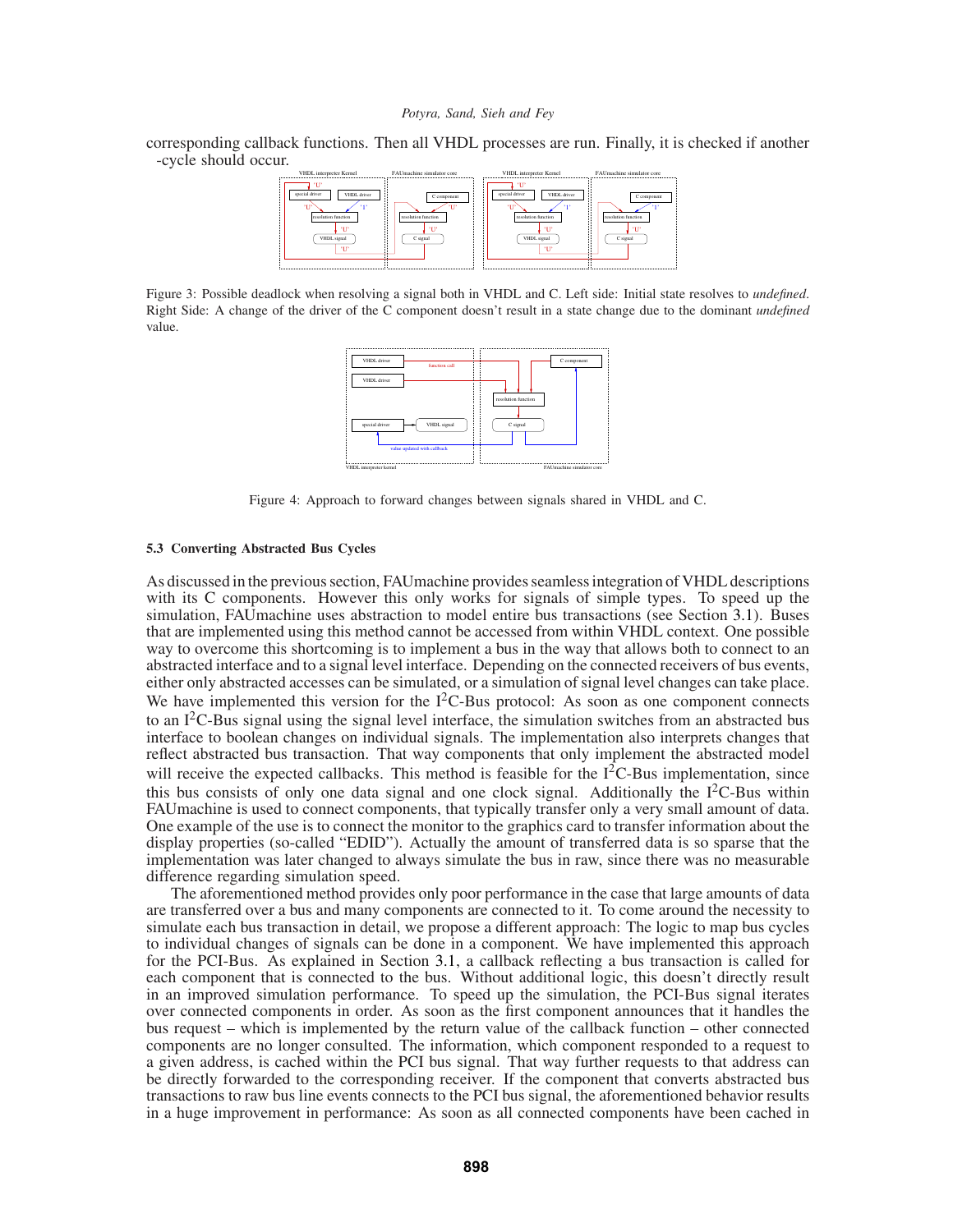regards to the addresses they respond to, only transactions that are not handled by any other component need to get converted to raw bus cycles. Not using this approach results in a simulation speed that doesn't allow for interactive use.

### **5.4 Heuristics to Achieve High Simulation Performance**

A big obstacle when simulating VHDL hardware that connects to the PCI-Bus is the clock signal of the bus. The PCI-Bus defines a frequency of 33 Mhz for its clock signal, later versions support even higher frequencies. Constantly simulating this changing clock signal significantly decreases simulation performance. The heuristic we chose to implement is to simulate changes in the clock signal only during accesses to the PCI-Bus. Hardware that is built in a way that it directly interacts to PCI-Bus events can be simulated correctly. However if the clock signal is used as a source that directly affects the internal state of the hardware in question, for example a counter, a simulation mismatch can happen. We will be investigating how to improve the currently used approach in the future.

Another heuristic used within FAUmachine concerns the simulation time. During one transaction on the PCI bus, simulation time should advance between each change of the clock cycle, and even between the data or an address has stabilized on the bus after an edge of the clock. This is highly impractical for FAUmachine's simulation framework: As advancing the simulation time implies to run any process in the runnable state (cf. Section 3.3), this would decrease the simulation speed. As a workaround, the simulation time is simply not changed when mapping a PCI bus transaction to signal level changes. This doesn't have an impact on the simulation in practice though: If the VHDL description can be synthesized, which is a precondition to create hardware from it, no delays are allowed in it in the first place, since delays cannot be transformed to gate level netlists by synthesizing tools.

## **5.5 Toolchain**

Figure 5 gives an overview over the toolchain to run automated experiments including the simulation of hardware descriptions in VHDL: The sequential user interaction in a simplified language is first converted to VHDL by FAUmachine's tool faum-gen-vhdl. This VHDL file is combined with the structural description of the simulated system and the functional VHDL file that defines the behavior of a hardware component. The result is used as an input for the VHDL compiler of the FAUmachine project, which creates an intermediate code from it. The interpreter within FAUmachine can execute this code, thereby instantiating and connecting components of the simulated system. Furthermore the interpreter evaluates the hardware description.



Figure 5: Toolchain used to run automated experiments with FAUmachine.

## **6 PCI SOUND CARD IN VHDL**

To proof that the methods shown in this paper are applicable, we have developed a sound card that is connected to a PCI-Slot. This section will provide an overview about this example application. First we will describe how the developed VHDL card works on real hardware. Next we will show how the model was simulated within the FAUmachine framework.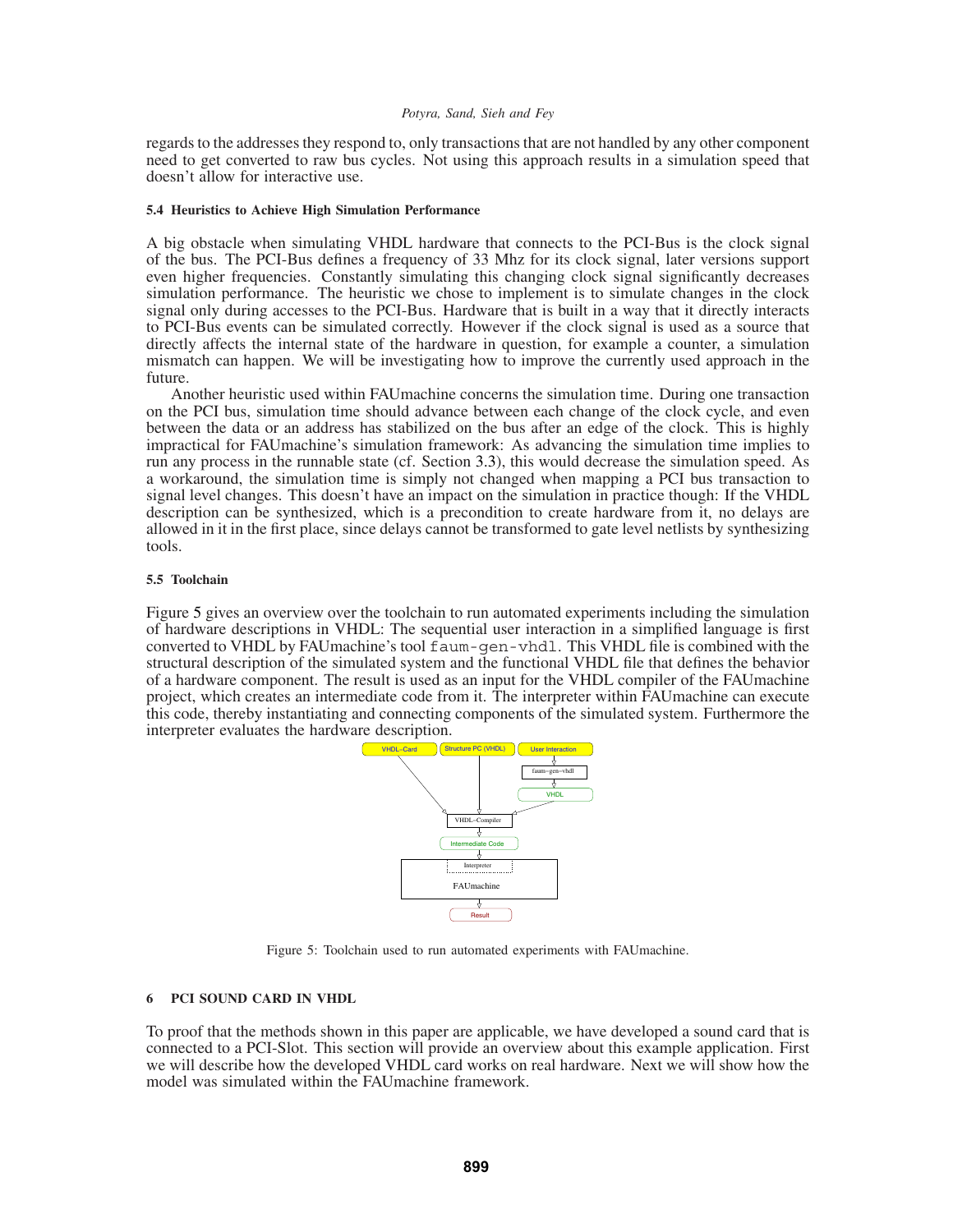# **6.1 Implementation of the Sound Card**

The sound card consists of three parts: The PCI control interface connects to the PCI bus. It decodes accesses to the card, implements the necessary PCI configuration space and contains two 8-Bit general purpose Input/Output registers. Both registers are outputs of the PCI control interface. The next part of the sound card is the tone generator. It reads the output pins of the PCI control interface and generates tones in different frequencies, or no tone at all. The square waveform generated by the tone generator is supplied on one output port. More output ports can be used to adjust the volume and to denote the pitch. Finally the digital-analogue converter is implemented as an analogue circuit. It amplifies and smoothes the generated waveform. Both the PCI control interface and the tone generator are modeled using VHDL. To physically test the hardware, we used a prototype card containing the complex programmable logic device (*CPLD*) *iM4A3-512/160* from Lattice Semiconductors. It was programmed with the synthesized VHDL. The analogue circuit was implemented on the prototype board using RC members. Its tone output can be connected to a common loudspeaker.

To test the developed hardware we also implemented a program that performs a register test of the PCI interface at first, and then plays a tune.

#### **6.2 Simulating the Sound Card within FAUmachine**

Figure 6 depicts how the developed sound card is simulated within FAUmachine: The CPU issues bus requests on the host bus. The northbridge forwards them to the PCI bus. All of these requests use an abstracted model that reflects bus transactions. As described in Section 5.3, these transactions need to be converted to cycle accurate signal level changes. This is accomplished by the PCI converter. The PCI control interface connects to the PCI converter. The exactly identical VHDL model that was used for the implementation within the CPLD is reused here. To show that FAUmachine allows for seamless integration in both the direction C components to VHDL components and VHDL components to C components, the tone generator was reimplemented in C. The interface is identical to the interface of the VHDL implementation. The digital-analogue converter was also modeled as a C component. To perform automated tests with the simulated VHDL card, a script was created. It boots from a Live-CD, compiles the same test program that was used to test the real hardware implementation and executes it.



Figure 6: Sound Card Simulation within FAUmachine.

#### **6.3 Results**

Running the test program mentioned in Section 6.1 on the real hardware implementation plays a tune. Performing the automated experiment using FAUmachine described in the last section produces a tune that sounds identical. The only difference consists in an initial delay before the simulated sound is played. However the simulation speed is not the reason for this delay, but rather buffering done in the sound system. Hence we believe that the simulation is correct to that degree that it can aid development of real hardware, as it allows for testing in an complete environment.

We have also measured the overhead caused by the co-simulation of VHDL within FAUmachine. To achieve this, we have reimplemented the PCI control logic as a C component. We have then run the experiment four times, varying in using the VHDL or the C implementation, and varying in using interactive or deterministic simulation mode. Table 1 shows the run times of each variant and the calculated resulting overhead caused by the VHDL simulation. With the overhead ranging from 0.4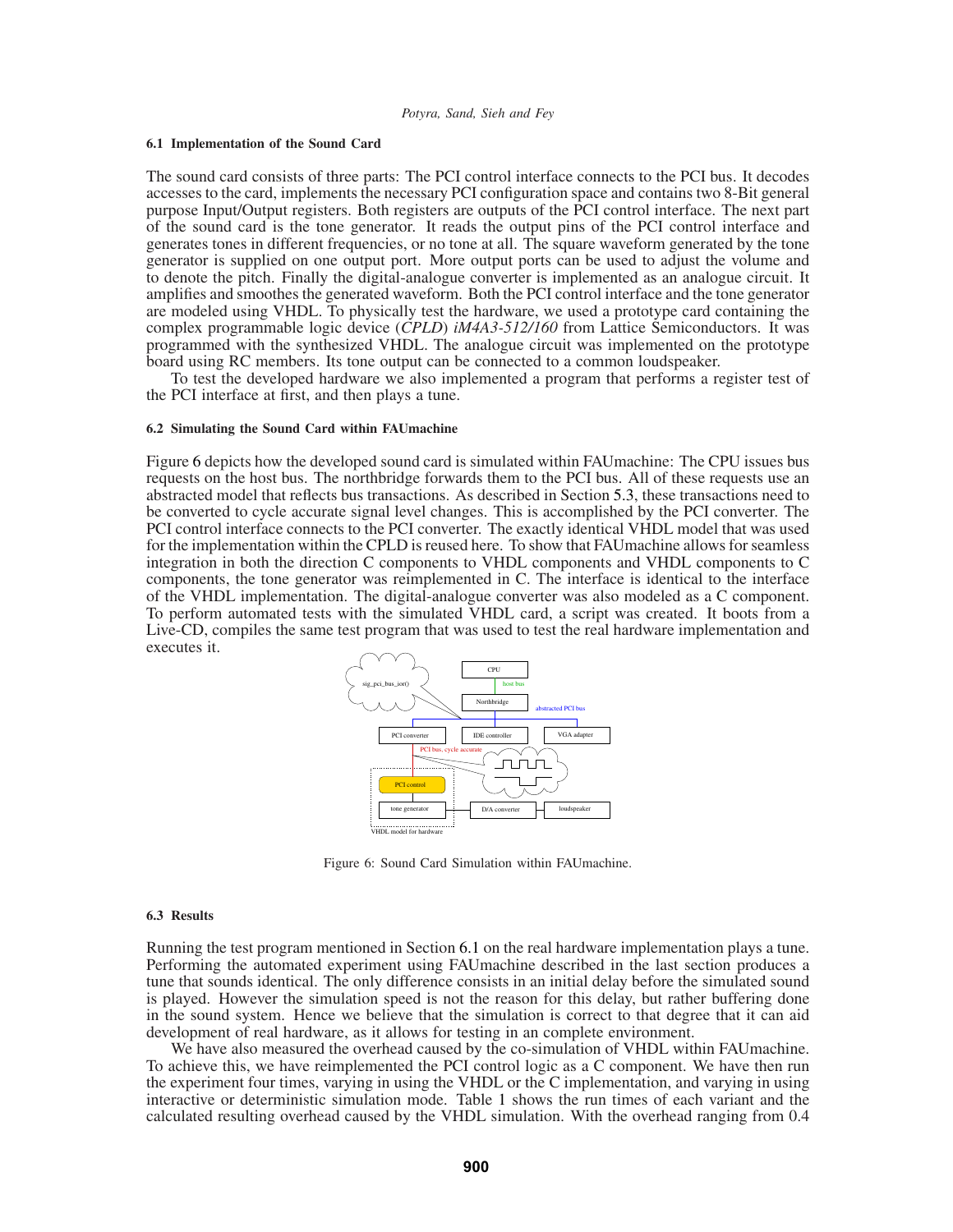% to 2.4 %, we have demonstrated that our proposed method is suitable for VHDL co-simulation within a virtual environment while still providing a very high simulation speed.

| <b>Simulation Mode</b> |         |                  | VHDL   Overhead |
|------------------------|---------|------------------|-----------------|
| <i>interactive</i>     | 126.9 s | 127.4 s          | $0.4\%$         |
| deterministic          | 92.0 s  | $94.3 \text{ s}$ | $2.4~\%$        |

### **7 SUMMARY AND FUTURE WORK**

FAUmachine provides a virtual environment. The structural setup is specified using VHDL, whereas the components of FAUmachine are implemented in C. We have shown that it is also possible to extent FAUmachine using components written in VHDL in a straightforward manner. Due to the heuristics used within the simulation framework, the resulting simulation speed is very high. As an example, we have implemented a PCI sound card on a prototype card. Performing an automated test run using FAUmachine both with and without VHDL co-simulation consumes almost the same amount of time. Simulating said example using FAUmachine also yielded no behavioral difference compared to the prototype implementation. Hence we believe that the simulation is correct to that degree that it can aid development of real hardware, as it allows for testing in an complete environment. It can also decrease the time to market if software needs to get developed together with the hardware, as software development can start without the need for a prototype implementation.

Simulating a clock signal with a high frequency, for example the PCI bus clock, in a timing exact manner significantly decreases simulation performance. To alleviate this, we used an heuristic which only simulates the clock signal when the bus is accessed. This has the drawback that hardware may not change its state based on changes of the clock signal alone. As an example, a continuously running counter cannot get simulated correctly. One item of future work is to find a method that allows for better simulation of clock signals while maintaining an adequate simulation speed.

Parallel and distributed simulation methods might enhance the simulation performance even further. The current approach uses sequential simulation only to avoid synchronization of several logical processes running in parallel. In particular simulating large clusters of PCs would greatly benefit from a distributed simulation. Future work is to evaluate methods present regarding parallel and distributed simulation and to adapt these to FAUmachine's framework where applicable.

### **REFERENCES**

1076-2002, I. S. 2002. IEEE Standard VHDL language reference manual. Product No.: SH94983-TBR. Barham, P., B. Dragovic, K. Fraser, S. Hand, T. L. Harris, A. Ho, R. Neugebauer, I. Pratt, and A. Warfield. 2003. Xen and the art of virtualization. In *SOSP*, 164–177.

- Bauer, D., G. Yaun, C. D. Carothers, M. Yuksel, and S. Kalyanaraman. 2003. Simulation of large scale networks III: ROSS.Net: optimistic parallel simulation framework for large-scale internet models. In *WSC '03: Proceedings of the 35th conference on Winter simulation*, 703–711: Winter Simulation Conference.
- Bellard, F. 2005. QEMU, a fast and portable dynamic translator. In *ATEC'05: Proceedings of the USENIX Annual Technical Conference 2005 on USENIX Annual Technical Conference*, 41–46. Berkeley, CA, USA: USENIX Association.

de Farias, C. R. G., L. F. Pires, W. L. de Souza, and C. E. Morón. 2001. Specification and validation of a real-time parallel kernel using LOTOS. In *MASCOTS*, 7–14: IEEE Computer Society.

FAUmachine Team 2003–2010. FAUmachine. URL: http://www.FAUmachine.org/.

- Hatnik, U., and S. Altmann. 2004. Using ModelSim, Matlab/Simulink and NS for simulation of distributed systems. In *PARELEC '04: Proceedings of the international conference on Parallel Computing in Electrical Engineering*, 114–119. Washington, DC, USA: IEEE Computer Society.
- Höxer, H., M. Waitz, and V. Sieh. 2004. Advanced virtualization techniques for FAUmachine. In 11th *International Linux System Technology Conference, Erlangen, Germany, September 7-10, 2004*, ed. R. Spenneberg, 1–12.

Hvezda, A. et al. 2009. geda project. URL: http://www.gpleda.org/.

Iyer, R. R. 2003. On Modeling and Analyzing Cache Hierarchies using CASPER. In *MASCOTS*, 182–187: IEEE Computer Society.